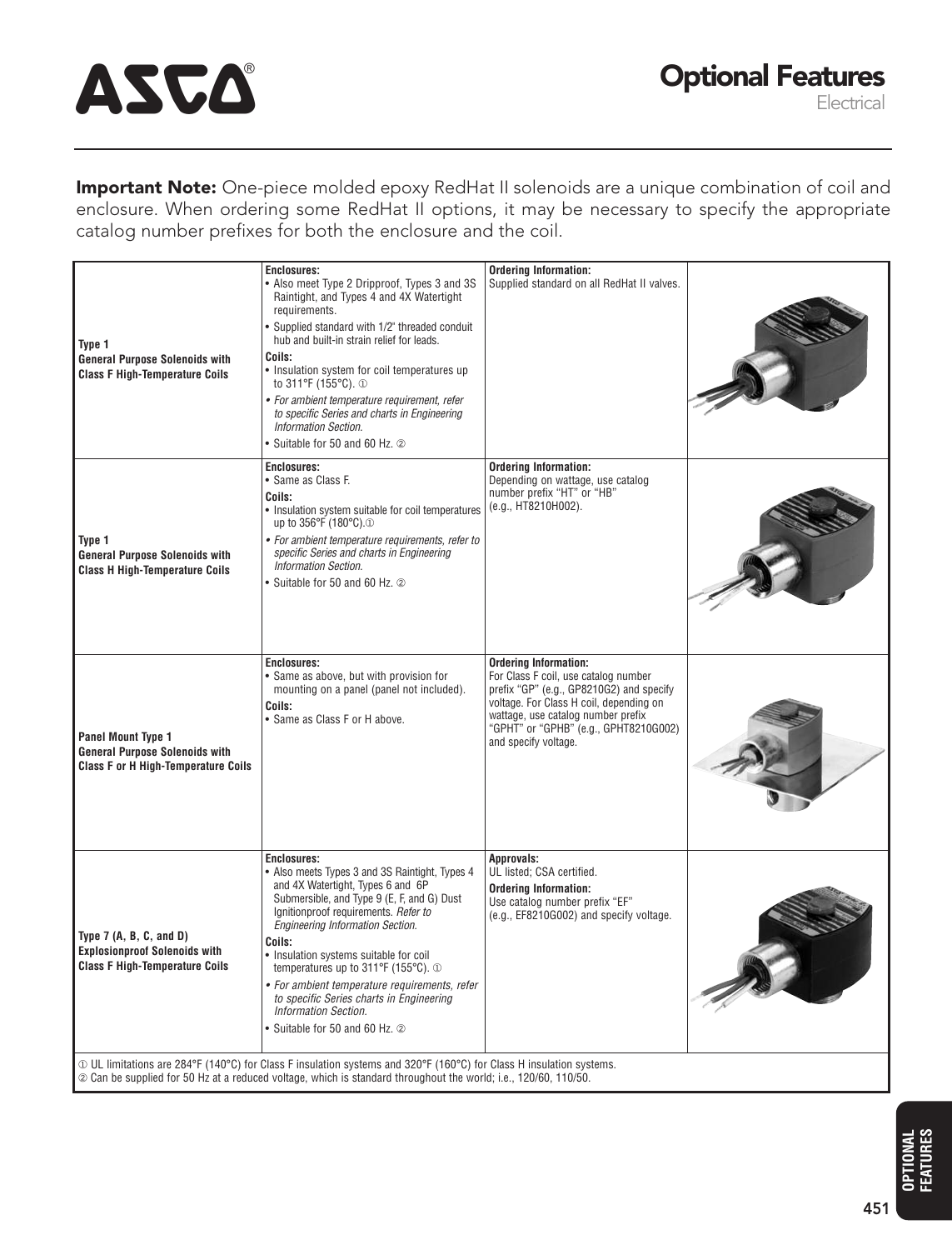### **Optional Features**

Electrical



I

| Type $7(A, B, C, and D)$<br><b>Explosionproof Solenoids with</b><br><b>Class H High-Temperature Coils</b>    | Enclosure:<br>• Same as Class F Explosionproof Coil:<br>Insulation system suitable for coil<br>temperatures up to 356°F (180°C). 1<br>• For ambient temperature requirements,<br>refer to specific Series and charts in<br><b>Engineering Information Section.</b><br>• Suitable for 50 and 60 Hz. 2 | Approvals:<br>UL listed; CSA certified.Ordering<br>Information: Depending on wattage, use<br>catalog number prefix "EFHT" or "EFHB"<br>(e.g., EFHT8210G002) and specify voltage.                                                                                                                                                                                                                                                                                                                                                                                                                                            |  |
|--------------------------------------------------------------------------------------------------------------|------------------------------------------------------------------------------------------------------------------------------------------------------------------------------------------------------------------------------------------------------------------------------------------------------|-----------------------------------------------------------------------------------------------------------------------------------------------------------------------------------------------------------------------------------------------------------------------------------------------------------------------------------------------------------------------------------------------------------------------------------------------------------------------------------------------------------------------------------------------------------------------------------------------------------------------------|--|
| Type $7(A,B,C, and D)$<br><b>Explosionproof Solenoids with</b><br><b>Class F or H High-Temperature Coils</b> | Enclosure:<br>• Same as above, but with 316 stainless<br>steel conduit hub and stainless steel<br>base plate.<br>Coils:<br>• Same as Class F or H Coil                                                                                                                                               | <b>ATEX Approved for:</b><br>II 2G Ex d mb IIC T* Gb under SIRA<br>14ATEX1192X<br>II 2D Ex mb tb IIIC t* Db IP67 under SIRA<br>14ATEX1192X<br><b>IECEx Approved for:</b><br>Ex d mb IIC T* Gb under IECEx SIR 14.0064X<br>Ex mb tb IIIC T* Db IP67 under IECEx SIR<br>14.0064X<br>*T-codes and temperature ratings will vary<br>based on coil wattages<br><b>Ordering Information:</b><br>For Class F Coil, use catalog number prefix "EV"<br>(e.g., EV8262H220) and specify voltage. For Class<br>H coil, depending on wattage, use catalog number<br>prefix "EVHT" or "EVHB" (e.g., EVHT8327G002)<br>and specify voltage. |  |
| Type $7(A,B,C, and D)$<br><b>Low Power Solenoids with</b><br><b>Class F DC Surge Suppression Coils</b>       | Enclosure:<br>• Same as Class F Explosionproof coil.<br>Coils:<br>• Built-in surge suppression diodes.<br>• Low power - 1.7 Watts.<br>• Class F insulation only.                                                                                                                                     | <b>Ordering Information:</b><br>For Surge Suppression coils, use catalog<br>number prefix "EFMF" or "EVMF"<br>(e.g., EFMF8314H300), and specify voltage.<br>Note: Surge Suppression coils are only<br>available for Explosionproof Low Power coils.                                                                                                                                                                                                                                                                                                                                                                         |  |
| <b>Open Frame Solenoids with</b><br><b>Class F or H High-Temperature</b><br><b>Spade Terminal Coils</b>      | • Valves with Open Frame solenoid<br>construction are intended for use when<br>a solenoid enclosure is not needed;<br>e.g., mounting in a control cabinet.<br>• Same as Class F or H above, but with<br>1/4" spade terminals.<br>• Suitable for 50 and 60 Hz. 2                                      | <b>Ordering Information:</b><br>For Class F coil, depending on wattage, use<br>catalog number prefix "OFSF" or "OFSP"<br>(e.g., OFSF8210G002) and specify voltage.<br>For Class H coil, depending on wattage, use<br>catalog number prefix "OFSS" or "OFST"<br>(e.g., OFST8210G002) and specify voltage.<br>Note: Spade Terminal Coils are not available<br>above 250 volts AC or DC.                                                                                                                                                                                                                                       |  |
| <b>Panel Mount Solenoids with</b><br><b>Class F or H High-Temperature</b><br><b>Spade Terminal Coils</b>     | Same as above, but with provision for<br>mounting on a panel (panel not included).<br>10 UL limitations are 284°F (140°C) for Class F insulation systems and 320°F (160°C) for Class H insulation systems.                                                                                           | <b>Ordering Information:</b><br>For Class F coil, use catalog number prefix<br>"OPSF" or "OPSP" (e.g., OPSF8210G002) and<br>specify voltage. For Class H coil, depending on<br>wattage, use catalog number prefix "OPSS"<br>or "OPST" (e.g., OPST8210G002) and<br>specify voltage.<br>Note: Spade Terminal Coils are not available<br>above 250 volts AC or DC.                                                                                                                                                                                                                                                             |  |

**OPTIONAL<br>FEATURES OPTIONAL 452**

**FEATURES**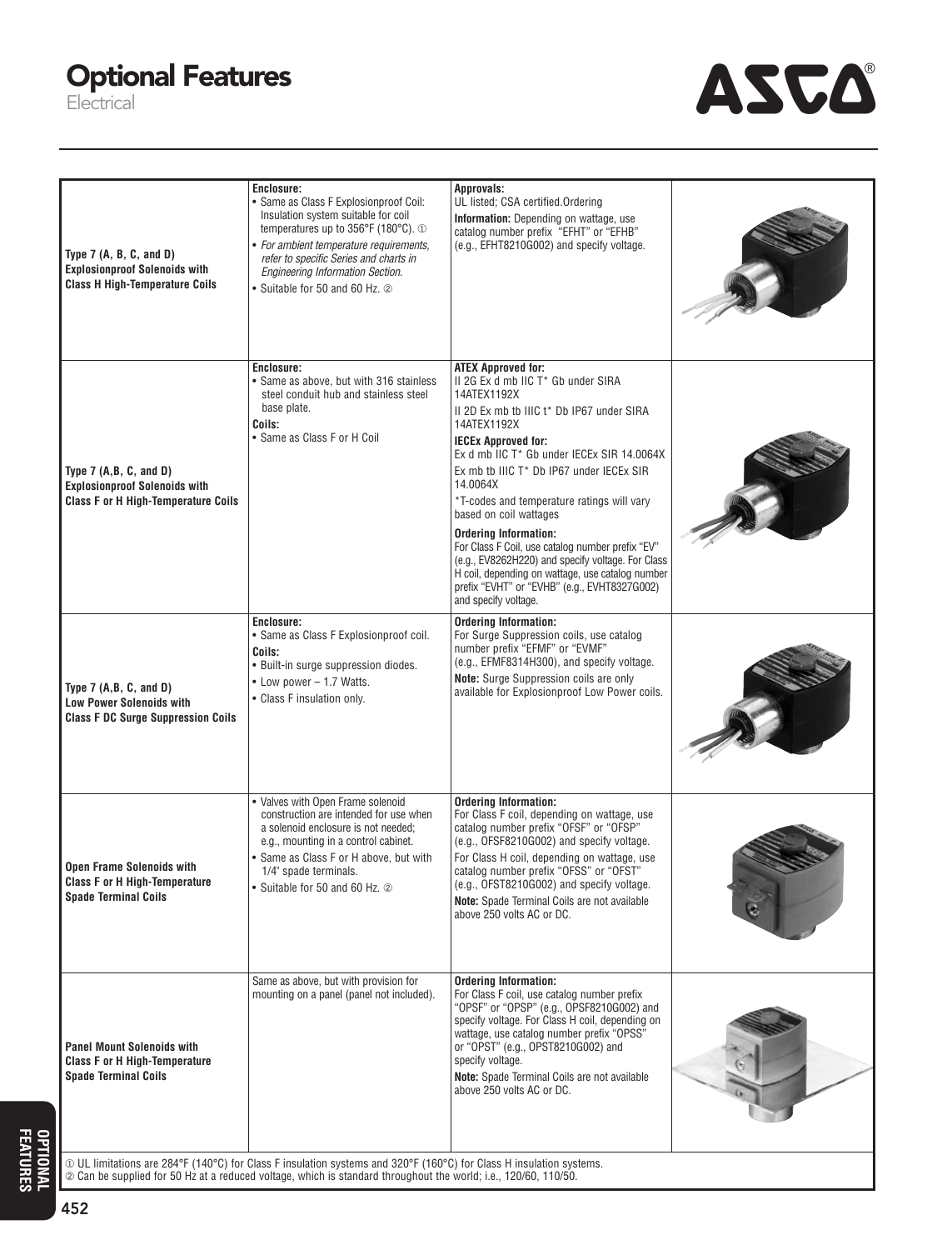## ASCA

### **Optional Features**

Electrical

| <b>Open Frame Solenoids with</b><br><b>Class F or H High-Temperature</b><br><b>Screw Terminal Coils</b>                                                                                                                                     | · Valves with Open Frame solenoid construction are<br>intended for use when a solenoid enclosure is not<br>needed; e.g., mounting in a control cabinet. 1<br>• Same as Class F or H above, but with #8<br>screws terminals.<br>• Suitable for 50 and 60 Hz. 2                                                                                         | <b>Ordering Information:</b><br>For Class F coil, depending on wattage,<br>use catalog number prefix "OFKF" or<br>"OFKP"(e.g., OFKF8210G002) and specify<br>voltage. For Class H coil, depending on<br>wattage, use catalog number prefix<br>"OFKH" or "OFKB" (e.g., OFKH8210G002)<br>and specify voltage.<br>Note: Screw Terminal Coils are not available<br>above 250 volts AC or DC.                                                         |  |  |
|---------------------------------------------------------------------------------------------------------------------------------------------------------------------------------------------------------------------------------------------|-------------------------------------------------------------------------------------------------------------------------------------------------------------------------------------------------------------------------------------------------------------------------------------------------------------------------------------------------------|-------------------------------------------------------------------------------------------------------------------------------------------------------------------------------------------------------------------------------------------------------------------------------------------------------------------------------------------------------------------------------------------------------------------------------------------------|--|--|
| <b>Panel Mount Solenoids with</b><br><b>Class F or H High-Temperature</b><br><b>Screw Terminal Coils</b>                                                                                                                                    | Coils:<br>• Same as above, but with provision for mounting<br>on a panel (panel not included).                                                                                                                                                                                                                                                        | <b>Ordering Information:</b><br>For Class F coil, depending on wattage, use<br>catalog number prefix "OPKF" or "OPKP"<br>(e.g., OPKP8210G002) and specify voltage.<br>For Class H coil, depending on wattage, use<br>catalog number prefix "OPKH" or "OPKB"<br>(e.g., OPKH8210G002) and specify voltage.<br>Note: Screw Terminal Coils are not available<br>above 250 volts AC or DC.For replacement<br>coil, order coil and kit number 276982. |  |  |
| <b>Junction Box Solenoids with</b><br><b>Class F or H High-Temperature</b><br><b>Spade or Screw Terminal Coils</b>                                                                                                                          | • Enclosures meet Type 1 General Purpose, Type<br>2 Dripproof, Types 3 and 3S Raintight, and<br>Types 4 and 4X Watertight requirements.<br>• Supplied standard with 1/2" threaded conduit<br>hub and grounding provision.<br>• Must be ordered with spade or screw terminals.                                                                         | <b>Ordering Information:</b><br>For Class F coil, depending on wattage, use<br>catalog number prefix "JSF," "JSP," "JKF,"<br>or "JKP" (e.g., JSF8210G2) and specify<br>voltage. For Class H coil, depending on<br>wattage, use catalog number prefix<br>"JSS," "JST," "JKH," or "JKB"<br>(e.g., JKH8210G002) and specify voltage.<br>Note: Junction Box Options are not available<br>above 250 volts AC or DC.                                  |  |  |
| <b>Class F General Purpose</b><br><b>Only with Quick Disconnect</b><br><b>Pin Connectors</b>                                                                                                                                                | • Available for wattages 10.1, 17.1, 11.6, and 22.6.<br>• VT, VB: Micro 4 pin anodized aluminum electrical<br>termination. Electrical connection size:<br>- Dual keyway 1/2-20 UNF (AC)<br>- Single keyway M12 x 1 (DC)<br>• ZT, ZB: Mini 3 pin epoxy coated zinc electrical<br>termination. Electrical connection size:<br>- 7/8-16 UNS-2A (AC & DC) | <b>Ordering Information:</b><br>For Class F coil, depending on wattage, use<br>catalog number prefix VT, VB, ZT, or ZB.<br>(e.g. VT8262H232) and specify voltage.                                                                                                                                                                                                                                                                               |  |  |
| $\Phi$ UL limitations are 284°F (140°C) for Class F insulation systems and 320°F (160°C) for Class H insulation systems.<br>2 Can be supplied for 50 Hz at a reduced voltage, which is standard throughout the world; i.e., 120/60, 110/50. |                                                                                                                                                                                                                                                                                                                                                       |                                                                                                                                                                                                                                                                                                                                                                                                                                                 |  |  |